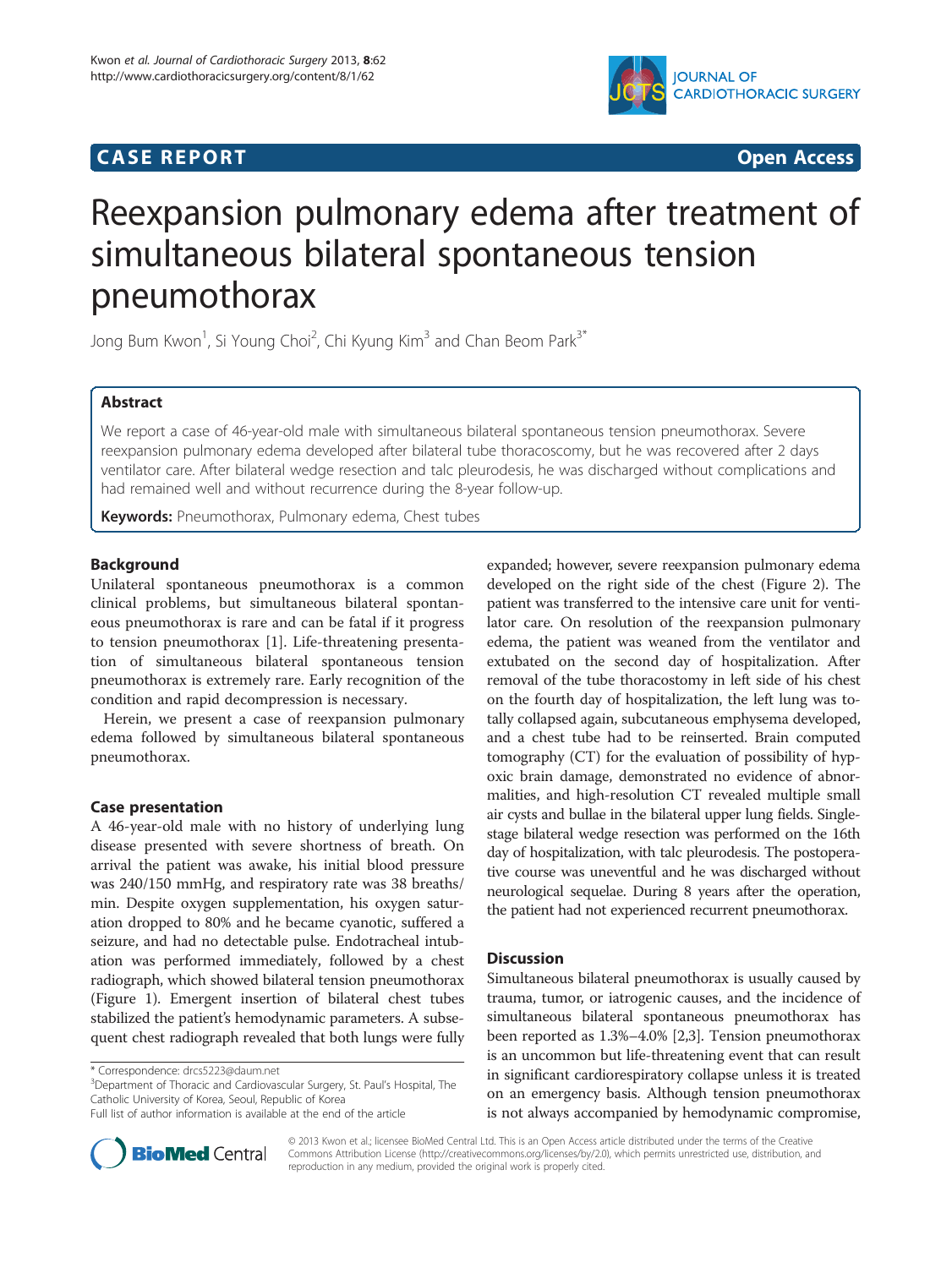<span id="page-1-0"></span>

simultaneous bilateral tension pneumothorax, if untreated, progresses to rapid deterioration without exception.

Simultaneous bilateral tension pneumothorax has rarely been reported [\[1,4,5](#page-2-0)]. Such cases usually present in a critically ill and life-threatening state. Although immediate chest x-ray could confirm the existence of tension pneumothorax, the deteriorated condition of patients with simultaneous bilateral tension pneumothorax requires emergent endotracheal intubation and positive airway pressure ventilation



Figure 2 Severe reexpansion pulmonary edema on the right side of the chest was noted after tube thoracostomy.

aggravates the tension pneumothorax. Therefore, clinical suspicion of tension pneumothorax and immediate radiologic confirmation and emergent decompression could rescue these patients.

Mediastinal shifting with tracheal deviation is a typical finding of tension pneumothorax on chest x-ray, but this is not detected in cases of simultaneous bilateral tension pneumothorax, in which the diaphragmatic depression and sharpening of the costophrenic angle become more prominent. Reexpansion pulmonary edema is known to be a potentially lethal complication of lung reexpansion after tube thoracostomy. Factors that have been postulated to contribute to the development of reexpansion pulmonary edema were increased pulmonary vascular permeability, chronicity of pulmonary collapse, application of negative suction pressure, decreased surfactant activity, and pulmonary artery pressure change [[6,7\]](#page-2-0). As in our case, rapid decompression of tension pneumothorax gives rise to the development of reexpansion pulmonary edema. However, this can be recovered successfully if it combined with other comorbidities. It is interesting that reexpansion pulmonary edema was developed on the right side after the bilateral chest tube insertion. We speculate that the larger size of pneumothorax on the right side might be associated with the unilateral development of reexpansion pneumothorax. Although emergent needle decompression could be considered in the management of tension pneumothroax, it failes to restore cardiac output [\[1](#page-2-0)]. The failure of needle thoracentesis to relieve tension is related to the length of cannula, the chest wall thickness, or the insertion technique [\[8](#page-2-0)-[10\]](#page-2-0). Therefore, chest tube drainage should be performed even after needle thoracentesis, and definitive surgical resection of any lung bullae and chemical pleurodesis should be considered for the prevention of recurrent tension pneumothorax.

## Conclusion

The present case indicates that while simultaneous bilateral spontaneous tension pneumothorax is extremely rare, it induces life-threatening conditions in patients. Early recognition and immediate treatment is mandatory for saving the patient's life. Although reexpansion pulmonary edema develops after tube thoracostomy in bilateral tension pneumothorax, it does not exacerbate the clinical course.

## Consent

Written informed consent was obtained from the patient for publication of this Case report and any accompanying images. A copy of the written consent is available for review by the Editor-in-Chief of this journal.

Abbreviations CT: Computed tomography.